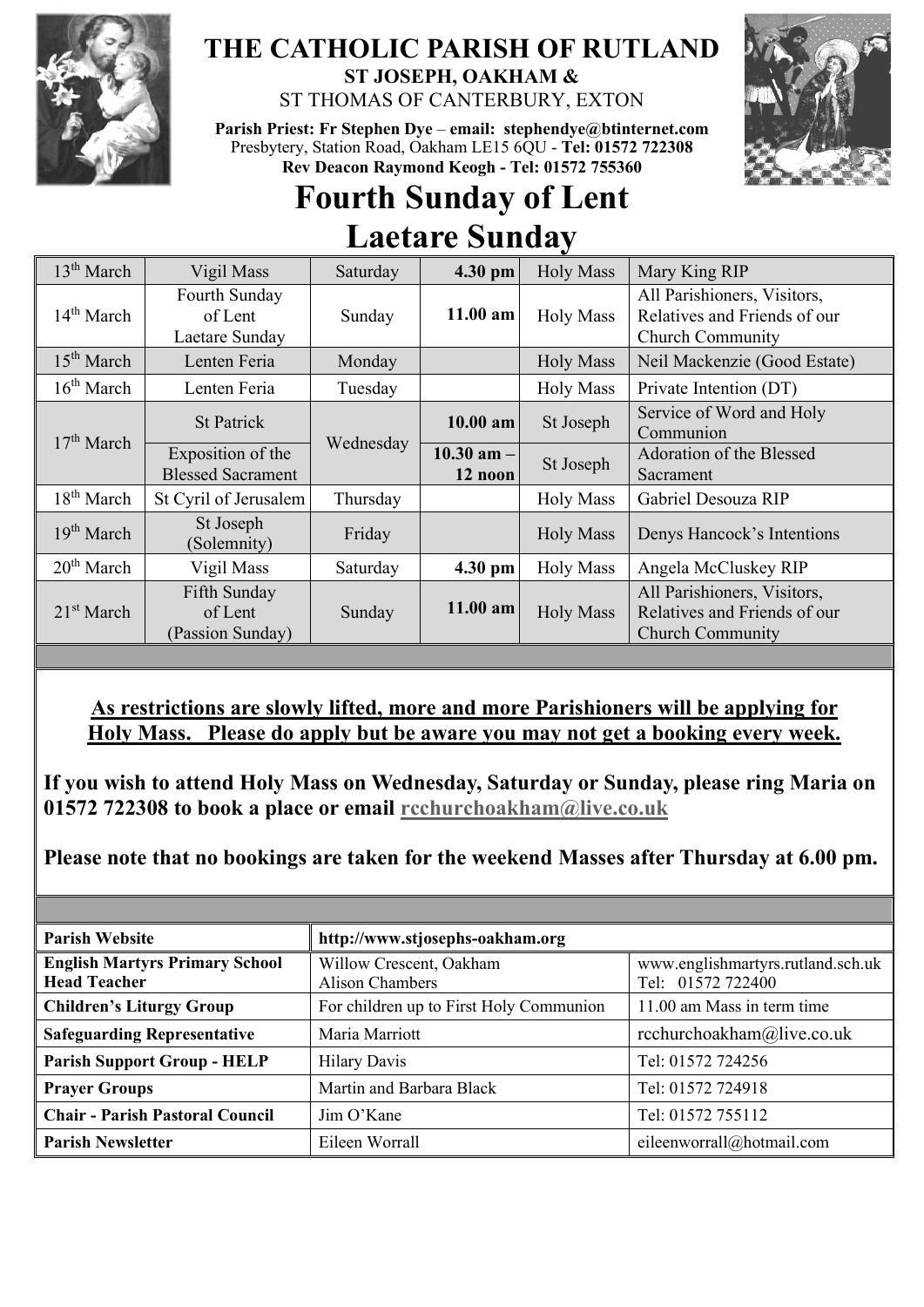**Please pray for the following who are ill:** *Colleen Lully, Mary Hurst, Sarah Ennis, Marie-Jeanne LloydHughes, Philip Quinn, Teresa Thompson, Claire Smith, Sharon Larkworthy, Halina Woolford, Elizabeth Fay, Myra Smith, Janet and Barry Chalmers-Stevens, Fr David Bowler, Annie Welsh, Daniel Dopson, Floss Jepson, Joy Widdows, Krystyna Chritchlow, Sally Blythin, Dennis Trevor, Richard Goodger, Jim Whalley, Anne Stevenson, Fr John Trenchar, Elisabeth Simpson, Florence Valentine, Alison Pepperdine. Neil Mackenzie, David Price, Brian Jiggins and Fr Kevin Gradwell*  If you cannot see your loved one's name in this sick list online you need to sign a consent form – please email Maria at [rcchurchoakham@live.co.uk](mailto:rcchurchoakham@live.co.uk)

**Anniversaries**  *Leslie Gauntlett, Patricia Maiden, Thomas Ruane, George Stephens, James O'Connor, Geoffrey Brown, Desmond McGuinness, Daniel Collin, Frances Wileman, John Nolan, Thomas Tutty, Cecil Tyler, Harvey Hodgson, Leonard Carr, Veronica Dunster and Peter Rowley*

| <b>Last Week's Collection</b>                                                                                              |         |                                                                                                       |  |  |  |
|----------------------------------------------------------------------------------------------------------------------------|---------|-------------------------------------------------------------------------------------------------------|--|--|--|
| Envelopes                                                                                                                  | £56.00  | <b>Spiritual Communion</b><br>My Jesus,<br>I believe that You are present in the Most Holy Sacrament. |  |  |  |
| Loose Plate                                                                                                                | £71.00  |                                                                                                       |  |  |  |
| <b>Standing Orders</b>                                                                                                     | £650.00 |                                                                                                       |  |  |  |
| Total                                                                                                                      | £777.00 | I love You above all things,                                                                          |  |  |  |
|                                                                                                                            |         | and I desire to receive You into my soul.                                                             |  |  |  |
| <b>Holy Mass intentions</b>                                                                                                |         | Since I cannot at this moment receive You Sacramentally,                                              |  |  |  |
| Fr Stephen is running about 3                                                                                              |         | come at least spiritually into my heart.                                                              |  |  |  |
| months behind due to a number                                                                                              |         | I embrace You as if You were already there                                                            |  |  |  |
| of reasons. So please be patient,                                                                                          |         | and unite myself wholly to You.                                                                       |  |  |  |
| your Holy Mass hasn't been                                                                                                 |         | Never permit me to be separated from You. Amen.                                                       |  |  |  |
| forgotten. Many thanks                                                                                                     |         |                                                                                                       |  |  |  |
| <b>Bishop Patrick's Lenten Talks</b> You are invited to join Bishop Patrick and people from across the diocese this        |         |                                                                                                       |  |  |  |
| Lent in reflecting on our relationship with God. To be a disciple of Jesus means to know and love him, but to              |         |                                                                                                       |  |  |  |
| also know we are known and loved by him too. Bishop Patrick will give the second of two talks on Zoom                      |         |                                                                                                       |  |  |  |
| exploring God's Love for us and how we can respond to it. This will take place on <b>Thursday 25<sup>th</sup> March</b> at |         |                                                                                                       |  |  |  |
| <b>7.00pm</b> entitled <b>Knowing the Love of God</b> (understanding our identity as God's sons and daughters). The        |         |                                                                                                       |  |  |  |
| talk will include input from Bishop Patrick, a time for questions and answers, and small group discussion. You             |         |                                                                                                       |  |  |  |

can register for this talk on the diocesan website: www.dioceseofnottingham.uk

**Deacon Raymond** will be doing the Stations of the Cross on ZOOM on a Friday evening at 7.00 pm – details below. A wonderful Zoom meeting for the Stations of the Cross – Thank you to all whom attended. Join Zoom Meeting:

<https://us02web.zoom.us/j/7519944311?pwd=NU9jaUFNQS93Vm1GbTZVNDFuVG01UT09>

**The Nottingham Roman Catholic Diocesan Education Service** is seeking to appoint a Deputy Director of Education who will provide a strategic lead in the areas of Catholic Life, Formation, Inspection, Religious Education and Collective Worship. For further information/application pack or if you wish to arrange an informal conversation with the Director of Education, please contact Julie Sweeney:

[julie.sweeney@nottingham-des.org.uk](mailto:julie.sweeney@nottingham-des.org.uk) Closing date **30 th March 2021**

**Keeping in Touch** If you would like a fellow parishioner to phone you for a chat and keep in touch with what's going on, please email Hilary at hilaryj@uwclub.net with your telephone number or give her a call on 01572 724256. If you have time to spare and would like to be on our list of telephone HELPers that would be really useful. Please contact Hilary as above.

| Critters for Sale – Aid for Chad and Peru There                                                                     | <b>Planned Giving Envelopes</b> The envelopes for the |  |  |  |  |
|---------------------------------------------------------------------------------------------------------------------|-------------------------------------------------------|--|--|--|--|
| will be a stall after Mass on Saturday, Sunday and                                                                  | financial year 2021/22 are now available and will be  |  |  |  |  |
| Wednesday for you to buy your Aid for Chad and Peru                                                                 | given to you by stewards when you attend St Joseph's. |  |  |  |  |
| Critters - $cost \pounds2.50$ each (Easter eggs).                                                                   | Many thanks for your ongoing support.                 |  |  |  |  |
| <b>Faith in Families</b> The half-yearly collection for Faith in Families was £267.39, which is absolutely amazing. |                                                       |  |  |  |  |
| Thank you so much to everyone for their support                                                                     |                                                       |  |  |  |  |
| <b>CAFOD Walk for Water -10,000 steps for 40 days of Lent</b> A parishioner (80 yrs young!!) is doing this          |                                                       |  |  |  |  |
| challenge. If you would like to sponsor her, the just giving link is below:                                         |                                                       |  |  |  |  |
| https://walk.cafod.org.uk/fundraising/walk-for-water610                                                             |                                                       |  |  |  |  |
| <b>Planned Giving Scheme - Envelope holders</b> If you are concerned about not being able to donate weekly, you     |                                                       |  |  |  |  |
|                                                                                                                     |                                                       |  |  |  |  |

may wish to contribute via the parish bank account. If so, please contact Maria at **[rcchurchoakham@live.co.uk](mailto:rcchurchoakham@live.co.uk)** Many thanks.

**Book of Remembrance** This is an ongoing project, so if you wish to have the names of loved ones inscribed in our book, please contact Maria at **[rcchurchoakham@live.co.uk](mailto:rcchurchoakham@live.co.uk)**

**Our Sick List** If you would like someone to be added to the Sick Parishioners list, please contact Maria at **[rcchurchoakham@live.co.uk](mailto:rcchurchoakham@live.co.uk)**

**Mass Intentions** If you wish to have a Mass said for anyone living or deceased, please contact Maria at **[rcchurchoakham@live.co.uk](mailto:rcchurchoakham@live.co.uk)**